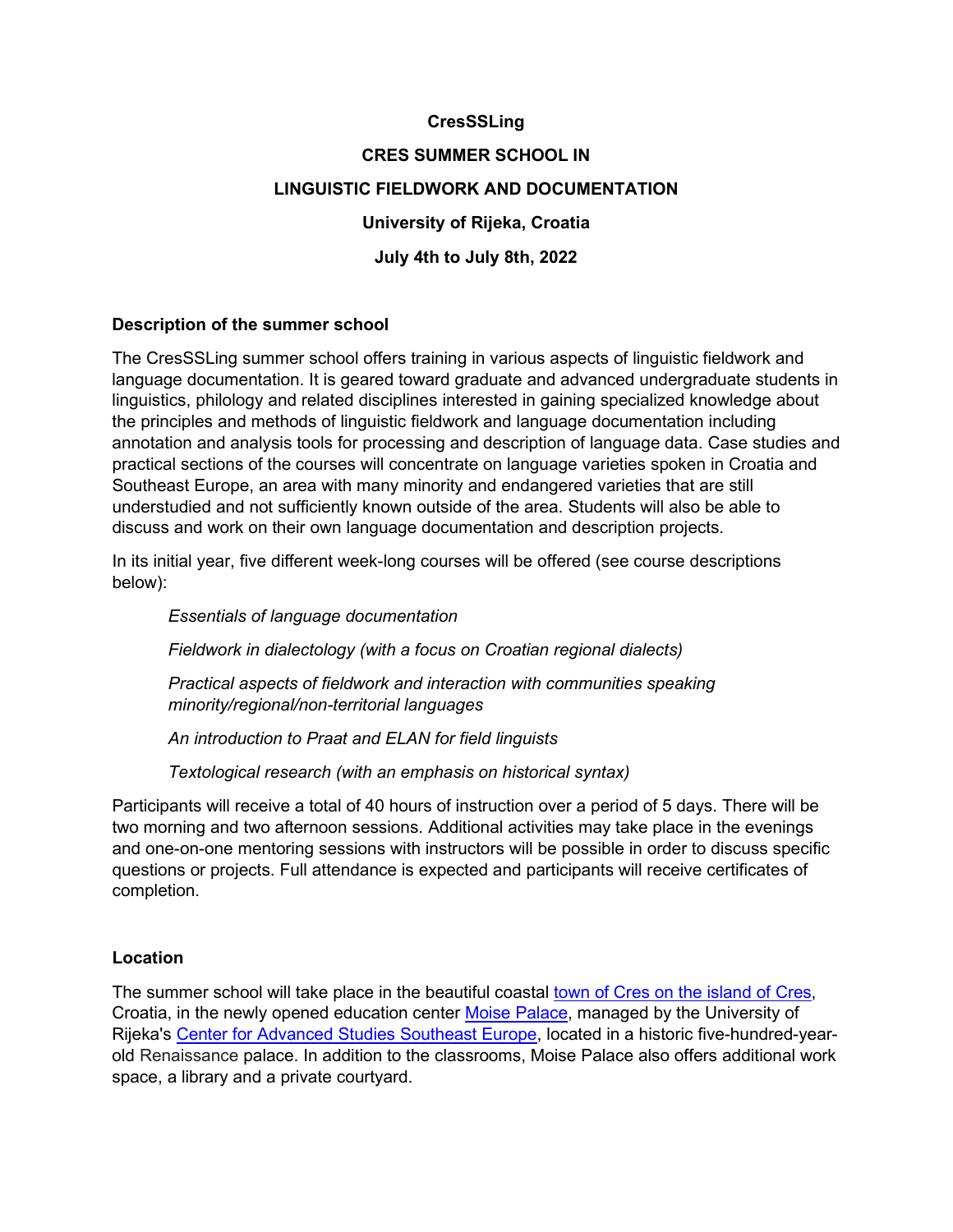# **Program and Course Descriptions**

In 2022, we offer five different courses, two in Croatian and three in English. Each course consists of 10 hours of instruction, spread out over 5 days of the school. Below are short descriptions of the courses.

### 1. *Essentials of language documentation*\*

Instructor: Zvjezdana Vrzić, New York University

#### \*In English

This course is an introduction to language documentation, a relatively new linguistic discipline devoted to creating extensive, lasting and multipurpose records of languages, typically, those that are endangered, minority and understudied language varieties. The course covers a range of topics: issues in language endangerment, language attitudes and ideologies held by both speech communities and researchers, the importance of taking into consideration the sociocultural context, methods and practices in data collection and data analysis, good practices in audio/video recording, various software tools for language documentation, metadata management, project planning and workflow, archiving, research ethics, the relationship between language documentation and revitalization, etc.

# 2. *Fieldwork in dialectology (with a focus Croatian regional dialects)*\*

Instructor: Silvana Vranić, University of Rijeka

# \*In Croatian

This course will concentrate on the methods of data gathering for the study of a particular local dialect, or hierarchically larger varieties, through direct contact with the speakers and within the framework of traditional dialectological research. Participants will learn how to work with speakers in order to record speech samples and conversations and how to use different tools to facilitate data gathering. The preparation of questionnaires, which are among the principal methods of fieldwork, in accordance with particular research goals, the transcription types as well as advantages and disadvantages of various of types of transcription for dialectal speech samples of Croatian regional varieties, and types of analysis and interpretations of the gathered dialect corpora will also be discussed. Emphasis will be placed also on documenting the current state of particular regional varieties and archiving of the speech samples in order to make them accessible to other researchers from different disciplines as well as to a wider audience. The topics of the course will be: theory and methodology of dialect speech data gathering; selection of the research topic and methods; preparation for the fieldwork; gathering dialectal speech samples (audio- and video-recording, archiving of speech samples, conversations and questionnaire responses) in line with the research goals, practical in-class work with speakers, annotation of collected speech samples (different levels of transcription).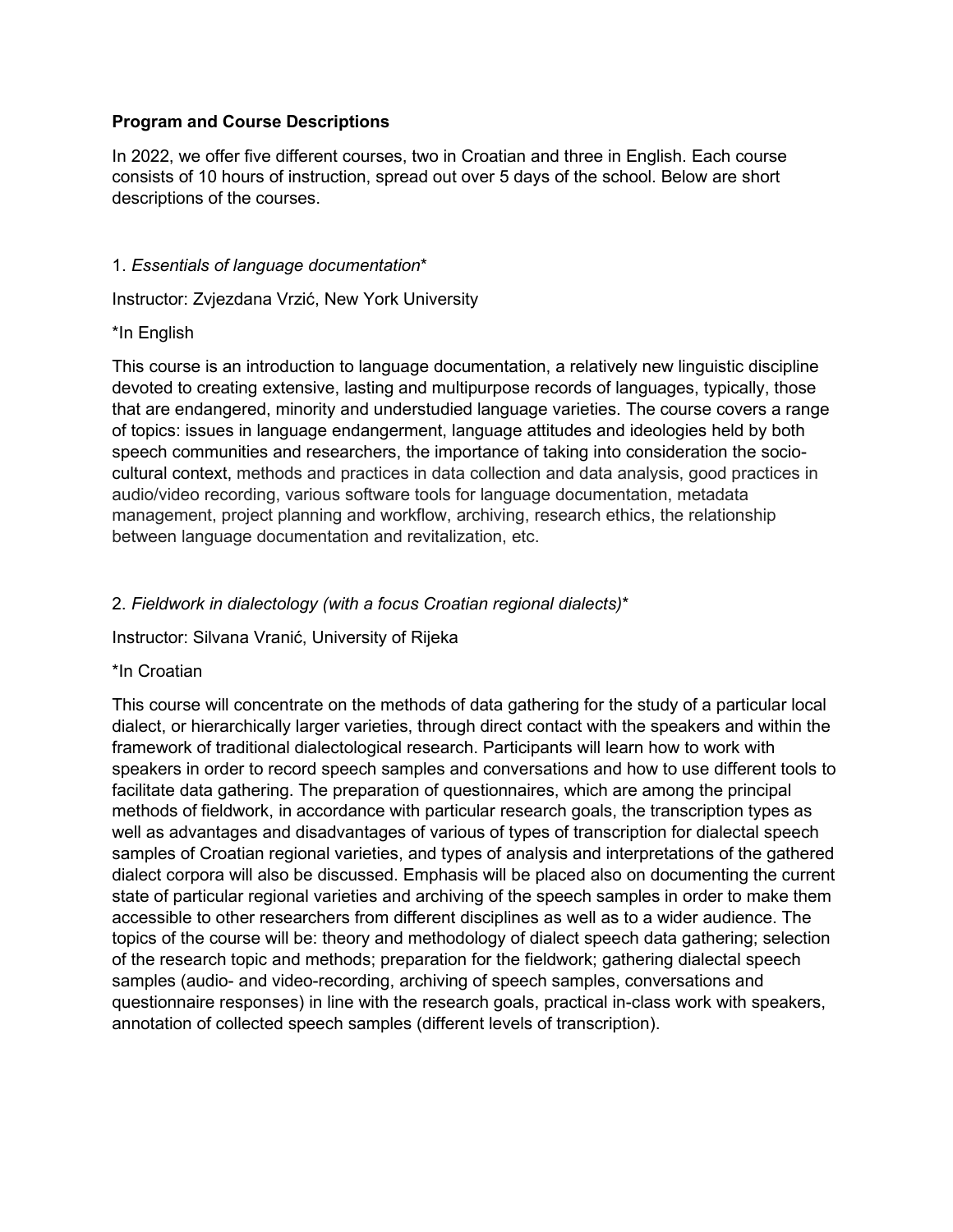# 3. *An introduction to Praat and ELAN for field linguists*\*

Instructor: Keith Langston, University of Georgia

# \*In English

This course is a hands-on introduction to two freely available software tools, [Praat](https://www.fon.hum.uva.nl/praat/) and [ELAN,](https://archive.mpi.nl/tla/elan) which are useful for the annotation and analysis of recorded linguistic data. Both of these tools are very widely used; they are multi-platform (Linux, Mac, Windows) and their file formats are compatible with other software. Students will learn the fundamentals of Praat: how to open, play, and edit audio recordings; how to view spectrograms, pitch and intensity tracks, and formants; how to create a time-aligned transcription using TextGrids; and how to run Praat scripts. We will then turn our focus to ELAN, which allows users to create an unlimited number of annotations for audio and video recordings, organized on multiple layers (tiers). Students will learn how to import and export files in different formats, to create tiers, and to enter annotations.

# 4. *Practical aspects of fieldwork and interaction with communities speaking minority/regional/non-territorial languages*\*

Instructor: Thede Kahl, University of Jena/University of Vienna

# \*In English

This course is an introduction to the practical problems of everyday life of a field researcher and his/her communication with speakers and community representatives. After completing the course, the participants should be better trained to prepare field research. The main questions considered are (a) how to identify suitable tasks and questions right from the start of research, (b) how to act when the expected situation differs considerably from what is actually found in the field, (c) how to deal with disappointments and obstacles during research, and (d) how to use the collected material successfully for further processing. The lecturer has extensive experience in the field of ethnology, linguistics and Balkanology so the course includes numerous examples from Southeast Europe.

# 5. *Textological research (with an emphasis on historical syntax)*\*

Instructor: Diana Stolac, University of Rijeka

# \*In Croatian

The *Textological research (with an emphasis on historical syntax)* course is conceived as practical work on older texts in Croatian with a theoretical introduction. The introductory part will offer an overview of historical syntactic topics and literature and methodology, as well as stress the importance of documenting obtained results. The first part of practical work consists of a guided analysis of chosen texts and chosen syntactic functions and will also include the syntacticostylistic aspect. In the second part, all the participants will be given the same texts to analyze in groups, in the third part every participant will be given his/her own text/texts, and in the fourth part the participants will work on texts and topics of their own choosing, especially if they already have a corpus compiled for the purposes of their doctoral dissertation.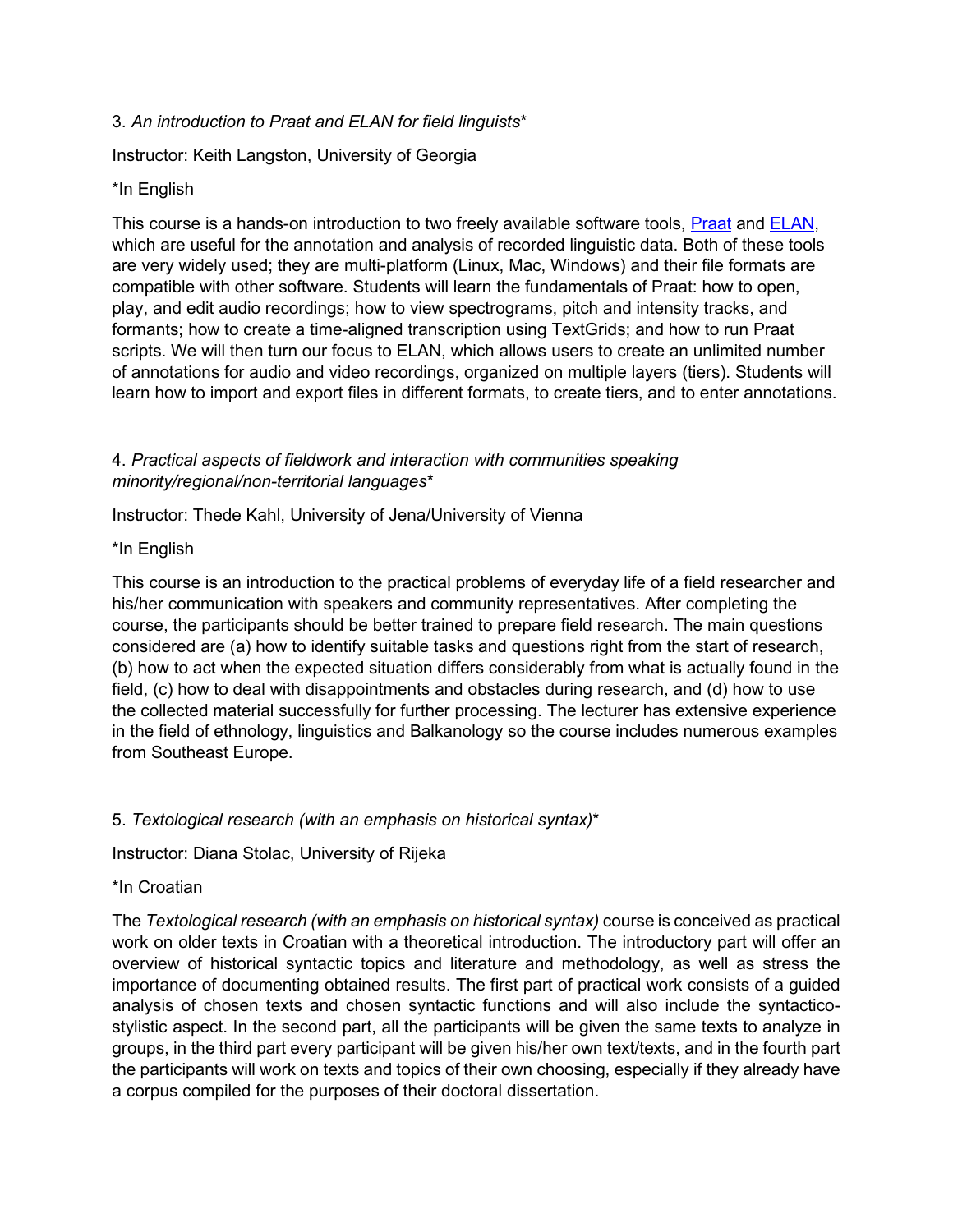The course will equip the participants with the skills necessary to conduct well-structured diachronic and synchronic research and to competently interpret the obtained results, in particular findings about syntactic change.

# **How to apply for the summer school**

Undergraduate and graduate students as well as speakers and community members interested in language documentation of their own language varieties are welcome to apply.

Please email us your CV and a short statement of interest (ca. 300 words), as .pdf files, in either English or Croatian. In your statement, please tell us about your current research or research interests and how attending this summer school fits into them.

Upon the review of the received documentation, we will notify you about your acceptance to the summer school within seven days. The maximum number of participants we can accept is 25.

Please email your application materials to us by April 5, 2022 to: [cresssling@gmail.com.](mailto:cresssling@gmail.com)

### **The cost of the summer school and important dates**

The cost of the summer school is 200 euros or 1500 HRK for 40 hours of instruction over 5 days. It also covers the use of Moise Palace facilities and coffee breaks.

Upon the notification of acceptance to the school, to confirm their attendance, participants should make payments by bank transfer by April 20, 2022. Please use the following payment information:

IBAN: HR9123600001101536455

Zagrebačka banka d.d.

Please add a note indicating the date of your transfer followed by the number '40': ddmmyyyy-40 (e.g. 04032022-40).

#### IMPORTANT DATES

Application deadline: April 5, 2022 Confirmation of acceptance: April 12, 2022

Payment of the registration fee: April 20, 2022

#### **Accommodation and travel**

Participants need to secure their own accommodation. However, we are happy to be able to offer a limited number of low-cost lodging options at the nearby Franciscan convent on the firstcome-first-serve basis. There are 4 single rooms, 2 double rooms and 2 triple rooms at the disposal. Please contact us by email to reserve this lodging: [cresssling@gmail.com.](mailto:cresssling@gmail.com)